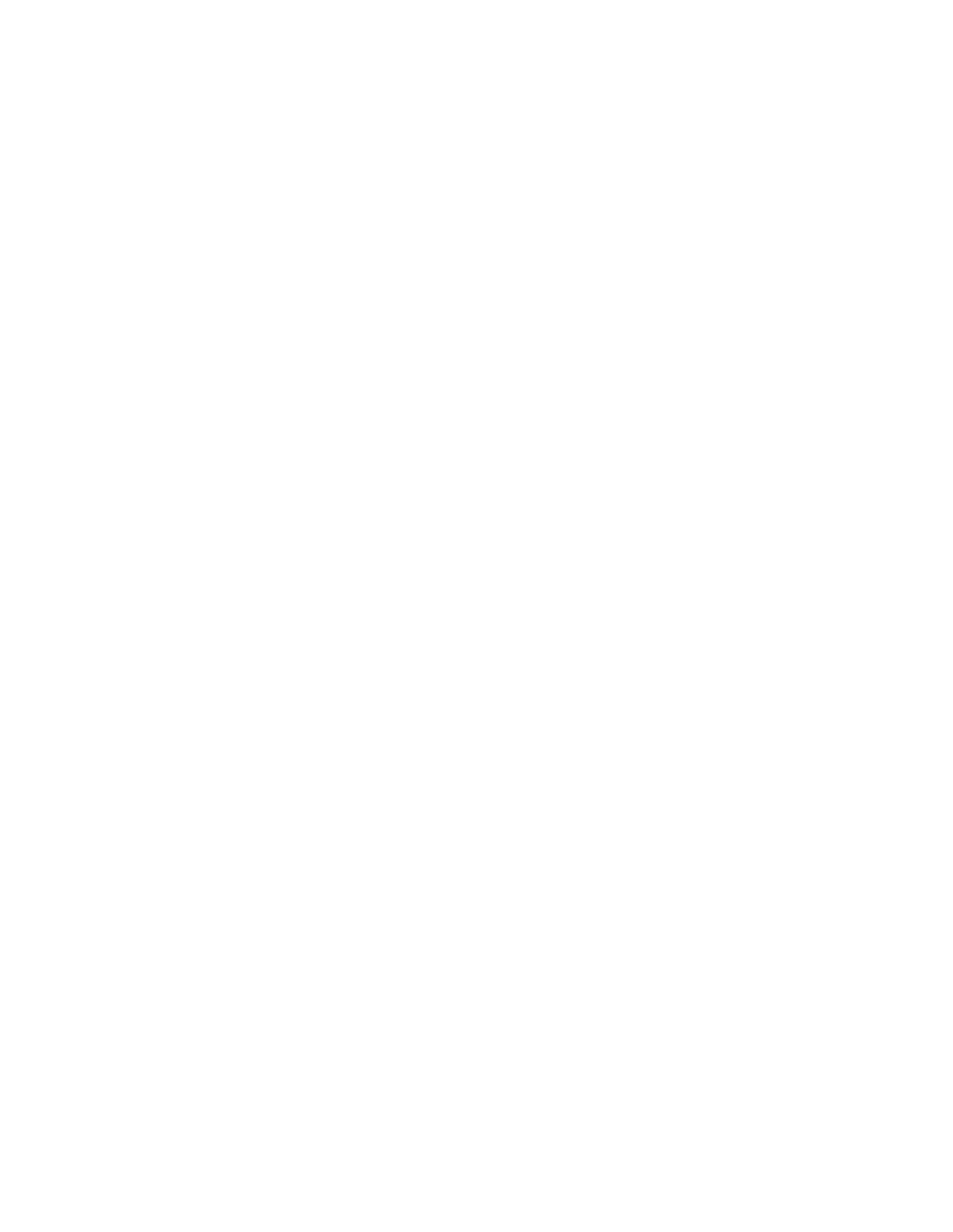## **NOTICE**

The Society of Cable Telecommunications Engineers (SCTE) Standards are intended to serve the public interest by providing specifications, test methods and procedures that promote uniformity of product, interchange ability and ultimately the long term reliability of broadband communications facilities. These documents shall not in any way preclude any member or non-member of SCTE from manufacturing or selling products not conforming to such documents, nor shall the existence of such standards preclude their voluntary use by those other than SCTE members, whether used domestically or internationally.

SCTE assumes no obligations or liability whatsoever to any party who may adopt the Standards. Such adopting party assumes all risks associated with adoption of these Standards, and accepts full responsibility for any damage and/or claims arising from the adoption of such Standards.

Attention is called to the possibility that implementation of this standard may require the use of subject matter covered by patent rights. By publication of this standard, no position is taken with respect to the existence or validity of any patent rights in connection therewith. SCTE shall not be responsible for identifying patents for which a license may be required or for conducting inquiries into the legal validity or scope of those patents that are brought to its attention.

Patent holders who believe that they hold patents which are essential to the implementation of this standard have been requested to provide information about those patents and any related licensing terms and conditions. Any such declarations made before or after publication of this document are available on the SCTE web site at http://www.scte.org.

All Rights Reserved

© Society of Cable Telecommunications Engineers, Inc. 2007 140 Philips Road Exton, PA 19341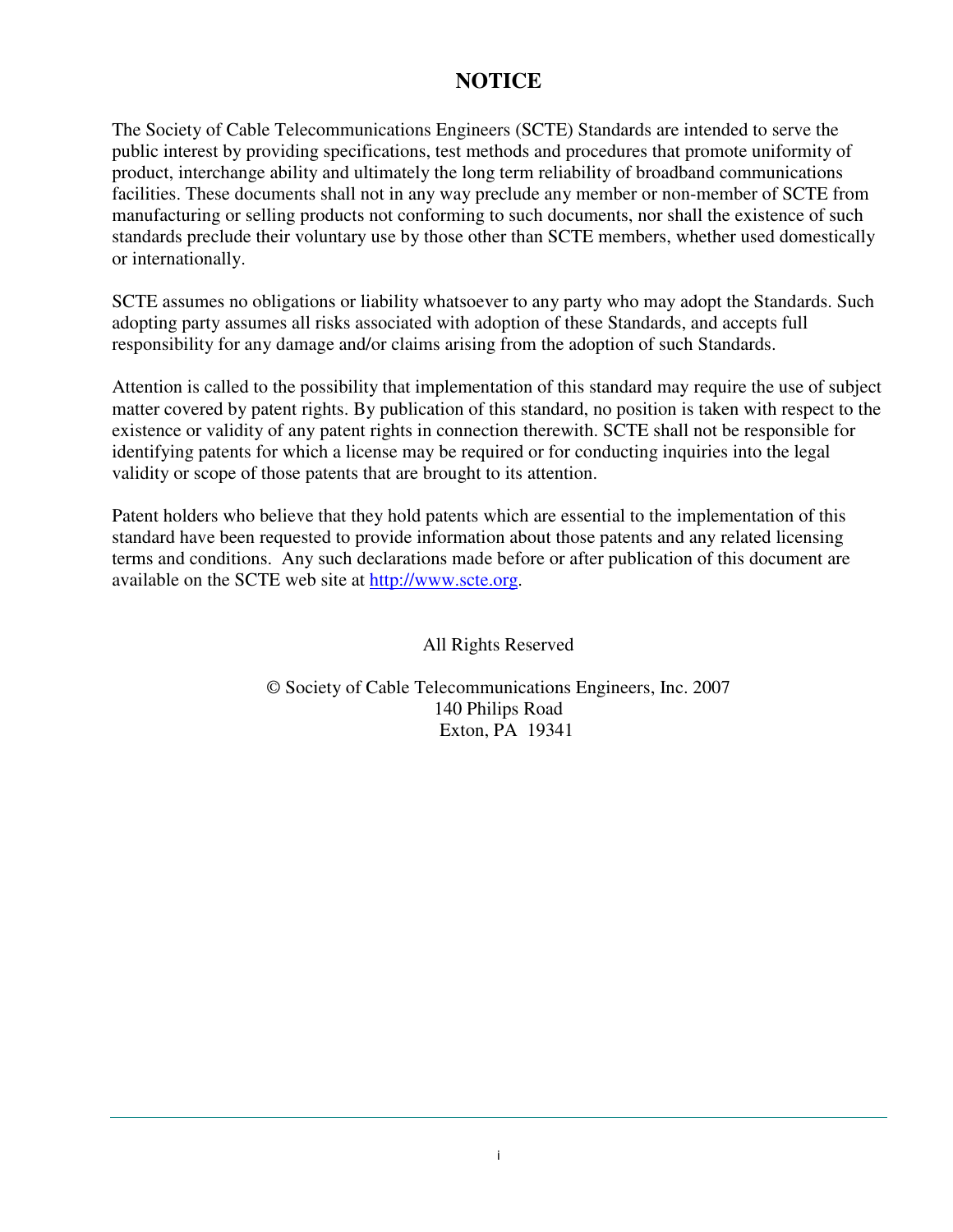## **Contents**

|                         | <b>NOTICE</b>                                          | Ť                |
|-------------------------|--------------------------------------------------------|------------------|
|                         | <b>Contents</b>                                        | ii               |
| $\mathbf{1}$            | <b>Scope</b>                                           | 1                |
| $\boldsymbol{2}$<br>2.1 | <b>Normative References</b>                            | 1                |
| 3                       | <b>Informative References</b>                          | $\boldsymbol{2}$ |
| 3.1                     |                                                        |                  |
| 3.2                     |                                                        |                  |
| 4                       | <b>Compliance Notation</b>                             | 2                |
| 5                       | <b>General</b>                                         | 3                |
| 5.1                     |                                                        |                  |
| 5.2                     |                                                        |                  |
| 6                       | <b>Definition of PSI for extended VBI data streams</b> | 3                |
| 6.1                     |                                                        |                  |
|                         |                                                        |                  |
| 7                       | <b>PES</b> packet format                               |                  |
| 7.1                     |                                                        |                  |
|                         |                                                        |                  |
|                         |                                                        |                  |
|                         |                                                        |                  |
| 7.2                     |                                                        |                  |
| 7.3                     |                                                        |                  |
| 7.4                     |                                                        |                  |
| 7.5                     |                                                        |                  |
|                         |                                                        |                  |
| 7.6<br>7.7              |                                                        |                  |
|                         |                                                        |                  |
| 8                       | <b>Timing and Buffer Models</b>                        | 8                |
| 8.1                     |                                                        |                  |
|                         | <b>List of Tables</b>                                  |                  |
|                         |                                                        |                  |
|                         |                                                        |                  |
|                         |                                                        |                  |
|                         |                                                        |                  |
|                         |                                                        |                  |
|                         |                                                        |                  |
|                         |                                                        |                  |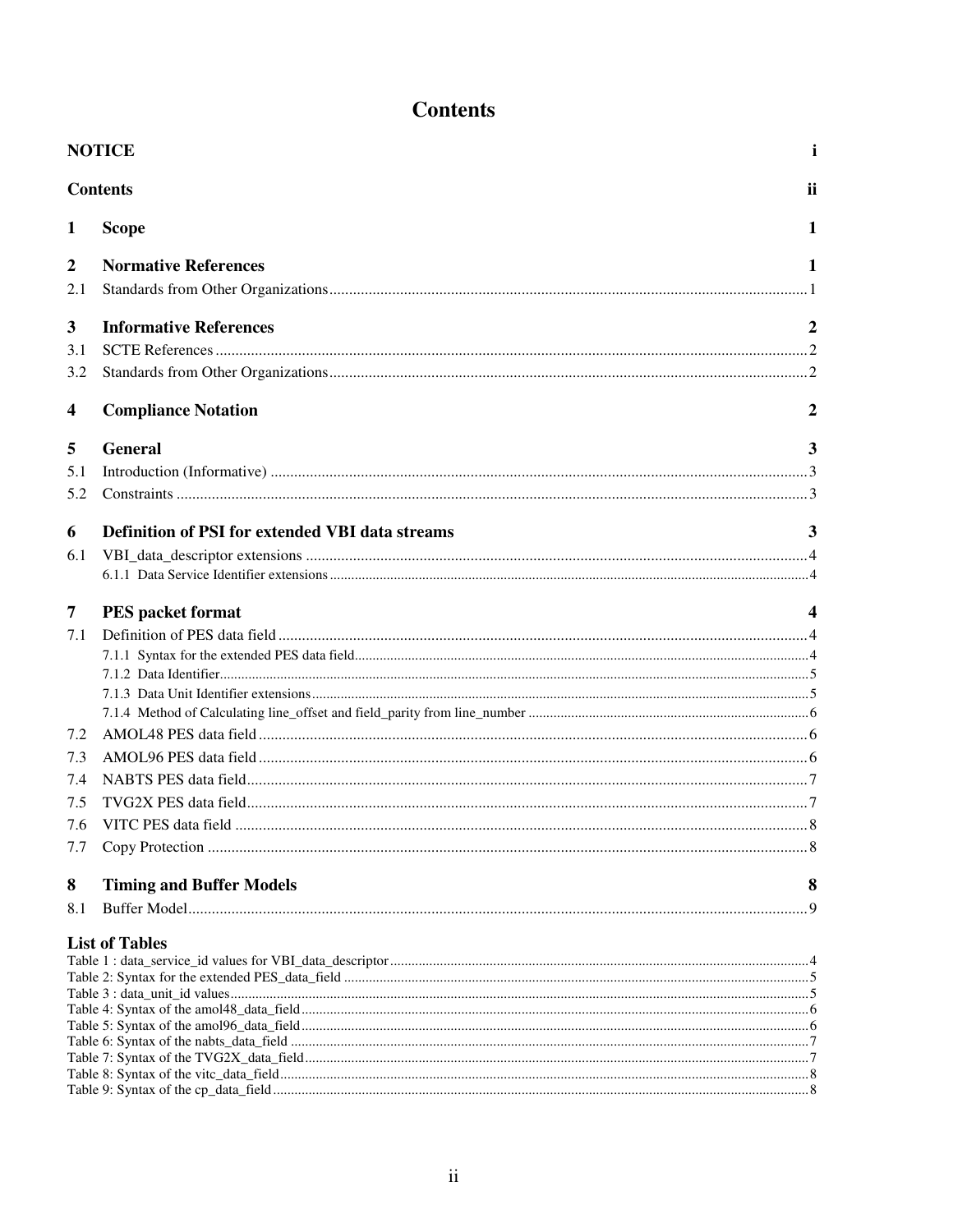**11 Scope**<br> **This document specifies a mechanism for transporting the Scoure of the VBI data so conveyed is intended to be used to the VBI of SMPTE 170M (NTSC) video output<br>
into the VBI of SMPTE 170M (NTSC) video output<br>** This document specifies a mechanism for transporting analog vertical blanking interval (VBI) information in compressed digital television bitstreams that use the MPEG-2 Transport Stream format. The VBI data so conveyed is intended to be used to generate the appropriate waveforms for insertion into the VBI of SMPTE 170M (NTSC) video output, or acted upon directly by a receiving device. This mechanism is independent of the coding layer and therefore may be used for any coding technology where carriage in an MPEG-2 PES packet format has been defined (e.g., MPEG-2 Video, MPEG-4 AVC, or SMPTE VC-1).

This design is intended to address the carriage of legacy analog VBI in digital devices such as video encoders, consumer decoders (set-top boxes and televisions), and edge decoders. It is constrained to the output video format of NTSC. However, this does not preclude the carriage in combination with other intermediate video formats or frame rates (which may be present as a result of video format conversion by an encoder).

This document extends the syntax and semantics of ETSI EN 300 472 [2] and ETSI EN 300 468 [3]. It adds data formats in the private data code point space.

This document does not define the carriage of CEA-608 Line 21 Services, CEA-708 DTV Closed Captioning, or generic analog VBI waveforms. For Cable Television systems, refer to ANSI/SCTE 20 [9] (legacy closed captions) and ANSI/SCTE 21 [10] (closed captions and Luma PAM waveform). For ATSC terrestrial broadcasting systems, refer to ATSC A/53, Part 4 [16].

## **2 Normative References**

The following documents contain provisions, which, through reference in this text, constitute provisions of this standard. At the time of subcommittee approval, the editions indicated were valid. All standards are subject to revision, and parties to agreement based on this standard are encouraged to investigate the possibility of applying the most recent editions of the documents listed below.

## **2.1 Standards from Other Organizations**

- 1. ISO/IEC 13818-1:2000, Coding of moving video and associated audio Part 1: Systems [MPEG-2 Systems]
- 2. ETSI EN 300 472 v1.3.1 (2003-01), Digital Video Broadcasting (DVB); Specification for conveying ITU-R System B Teletext in DVB bitstreams
- 3. ETSI EN 300 468 v1.7.1 2006-05, Digital Video Broadcasting (DVB); Specification for Service Information (SI) in DVB systems
- 4. SMPTE 170M:2004, Composite Analog Video Signal NTSC for Studio Applications
- 5. SMPTE 12M:2002, Time and Control Code
- 6. CEA-516:1988, North American Basic Teletext Specification (NABTS)
- 7. CEA-2020:2006, Other VBI Waveforms
- 8. IEC 61880, Video systems (525/60) Video and accompanied data using the vertical blanking interval – Analogue interface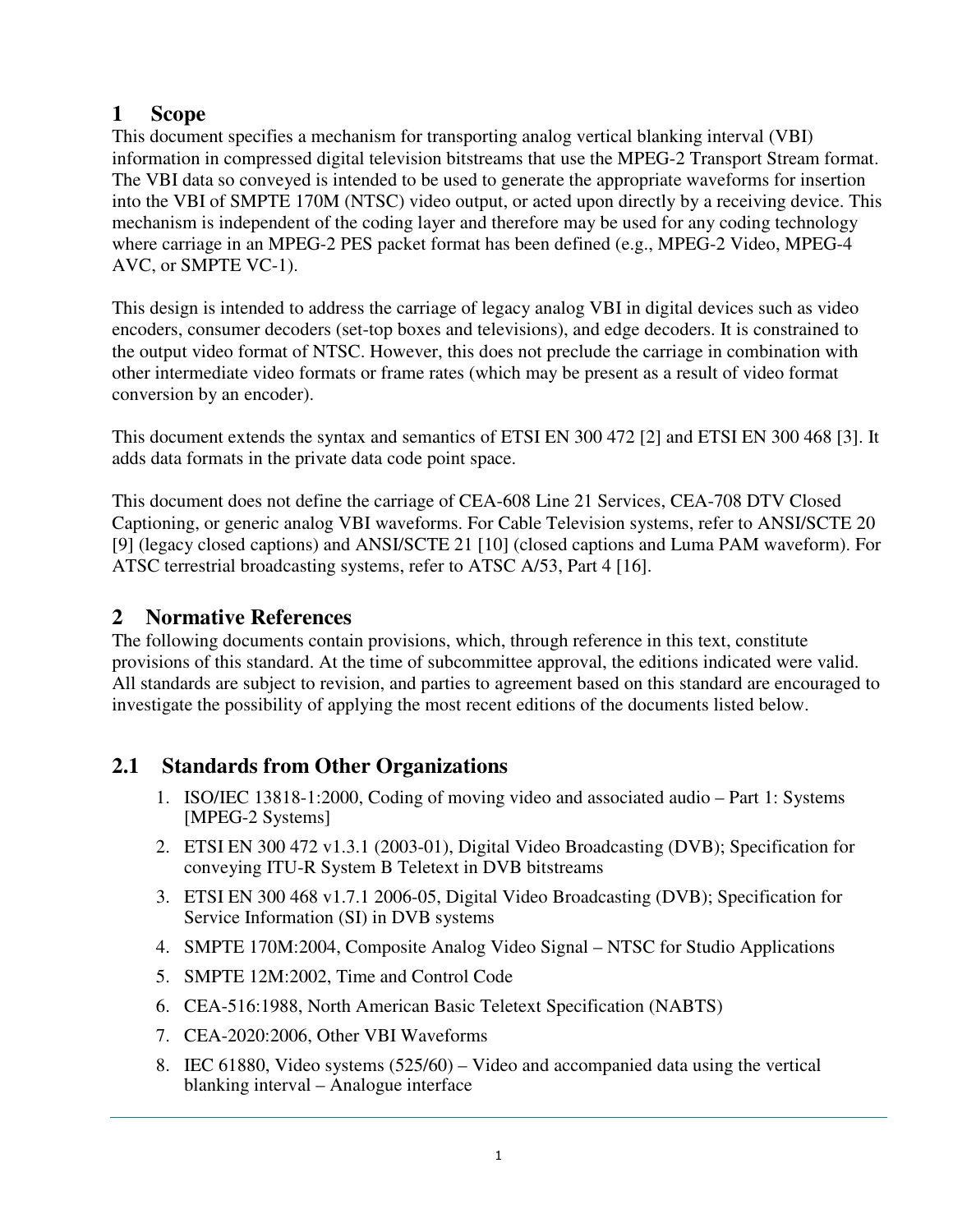## **3 Informative References**

The following documents may provide valuable information to the reader, but are not required when complying with this standard.

## **3.1 SCTE References**

- 9. ANSI/SCTE 21 2004 Carriage of NTSC VBI Data in Cable Digital Transport Streams
- 10. ANSI/SCTE 20 2006 Methods for Carriage of Closed Captions and Non-Real Time Sampled Video

## **3.2 Standards from Other Organizations**

- 11. ETSI EN 301 775 v1.2.1 (2003-05) Digital Video Broadcasting (DVB); Specification for the carriage of Vertical Blanking Information (VBI) data in DVB bitstreams
- 12. SMPTE RP164:1996 Location of Vertical Interval Time Code
- 13. EBU Tech 3097-E EBU Time-and-Control Code for television tape-recordings (625-line television systems)
- 14. SMPTE 125M-1995 Component Video Signal 4:2:2 Bit-Parallel Digital Interface
- 15. ITU-R BT.653 Teletext Systems," System C"
- 16. = ATSC A/53 Part 4:2007, ATSC Digital Television Standard, Part 4 MPEG-2 Video System Characteristics

## **4 Compliance Notation**

| "SHALL"      | This word or the adjective "REQUIRED" means that the item is an          |  |  |  |
|--------------|--------------------------------------------------------------------------|--|--|--|
|              | absolute requirement of this specification.                              |  |  |  |
| "SHALL NOT"  | This phrase means that the item is an absolute prohibition of this       |  |  |  |
|              | specification.                                                           |  |  |  |
| "SHOULD"     | This word or the adjective "RECOMMENDED" means that there may            |  |  |  |
|              | exist valid reasons in particular circumstances to ignore this item, but |  |  |  |
|              | the full implications should be understood and the case carefully        |  |  |  |
|              | weighted before choosing a different course.                             |  |  |  |
| "SHOULD NOT" | This phrase means that there may exist valid reasons in particular       |  |  |  |
|              | circumstances when the listed behavior is acceptable or even useful,     |  |  |  |
|              | but the full implications should be understood and the case carefully    |  |  |  |
|              | weighed before implementing any behavior described with this label.      |  |  |  |
| "MAY"        | This word or the adjective "OPTIONAL" means that this item is truly      |  |  |  |
|              | optional. One vendor may choose to include the item because a            |  |  |  |
|              | particular marketplace requires it or because it enhances the product,   |  |  |  |
|              | for example; another vendor may omit the same item.                      |  |  |  |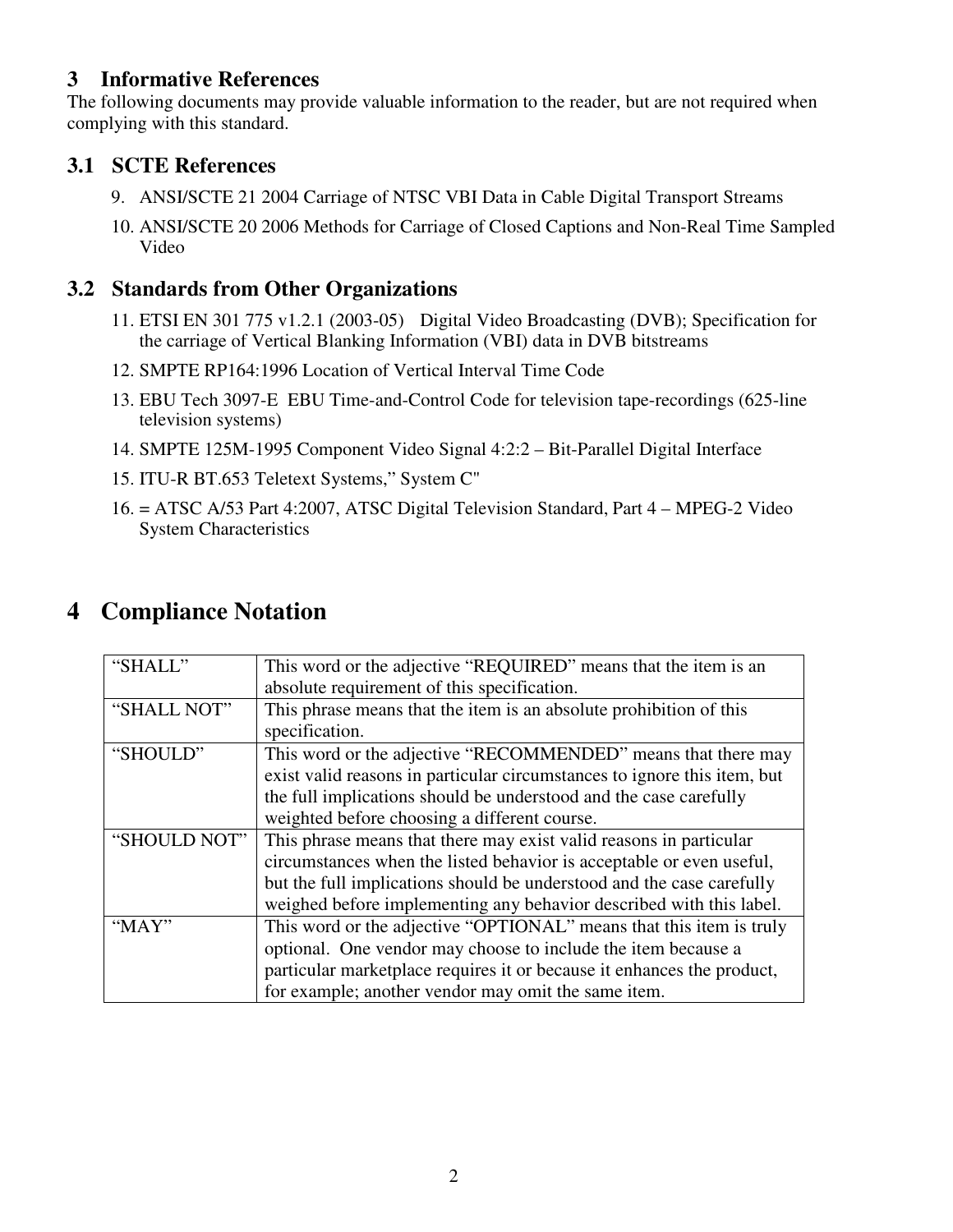## **5 General**

## **5.1 Introduction (Informative)**

The VBI data transferred through the mechanism described in this document is intended to be transcoded into the VBI of a companion video channel within an MPEG-2 Transport Stream. However, it also is possible to transmit and transcode a VBI data stream on its own, without a companion video channel. In addition it is possible for a decoder to interpret the data directly, without any intermediate transcoding into the VBI.

The transmission means is generally based on ETSI EN 300 472 [2]. The data transfer uses the private PES packet mechanism of type private stream 1 as defined by ISO/IEC 13818-1 [1]. Compatibility is intended with the syntax of ETSI EN 301 775 [11], but not support for the specific payloads.

## **5.2 Constraints**

VBI data carried as PES packets as defined here may be either asynchronous (i.e., no synchronization to specific video frames) or synchronized to specific frames of video. The VBI encoding and decoding can therefore be synchronized with the companion video channel, if one is present. When synchronized, PTS samples shall be carried within each PES packet according to ISO/IEC 13818-1 [1]. For more information on the timing and buffer model, see Section 8.

The VBI data stream associated with a service is identified in the Program Map Table (PMT) of the Program Specific Information (PSI) for that service. This mechanism is described in Section 6. The following restrictions shall apply to the coding of VBI data as described in the present document:

- The VBI PES packets associated with a particular Program shall be carried in a single elementary stream, using a uniquely assigned PID value not used by any other Program Element associated with the same Program.
- A VBI PES packet shall contain data of one and only one video frame.
- VBI data present for a certain line within a certain field shall apply only to that field and line. If the VBI data is intended for other lines or subsequent fields, it shall be coded explicitly for each field and line so intended.
- VBI lines shall be ordered in the PES\_data\_field structure loop in the same line order as they appeared in the incoming video.
- A given VBI line shall not be coded twice within a given picture field. A line (within a field) shall be coded using one and only one VBI data\_field.
- The buffer model defined in Section 8 shall be used. If VBI service types other than those defined in Table 1 and Table 3 are included in this VBI data stream, then they also shall comply with the timing and buffer model defined in Section 8.
- The adaptation\_field\_control value (as constrained in 300 472 [2]) shall be either "01" or "10". The values "00" and "11" shall not be used.
- Adaptation fields, when present, shall not contain a PCR. Thus, the PMT PCR\_PID field shall not be set to a PID value containing this stream.

## **6 Definition of PSI for extended VBI data streams**

The PSI shall conform to the requirements for the VBI\_data\_descriptor as defined in clause 6.2.46 of ETSI EN 300 468 [3], including the provision that the VBI\_data\_descriptor shall be used in the program map section of a stream which carries a VBI data\_field defined in this document. The appropriate ES\_info descriptor loop of the program map section describing a VBI data stream shall contain one and only one VBI\_data\_descriptor.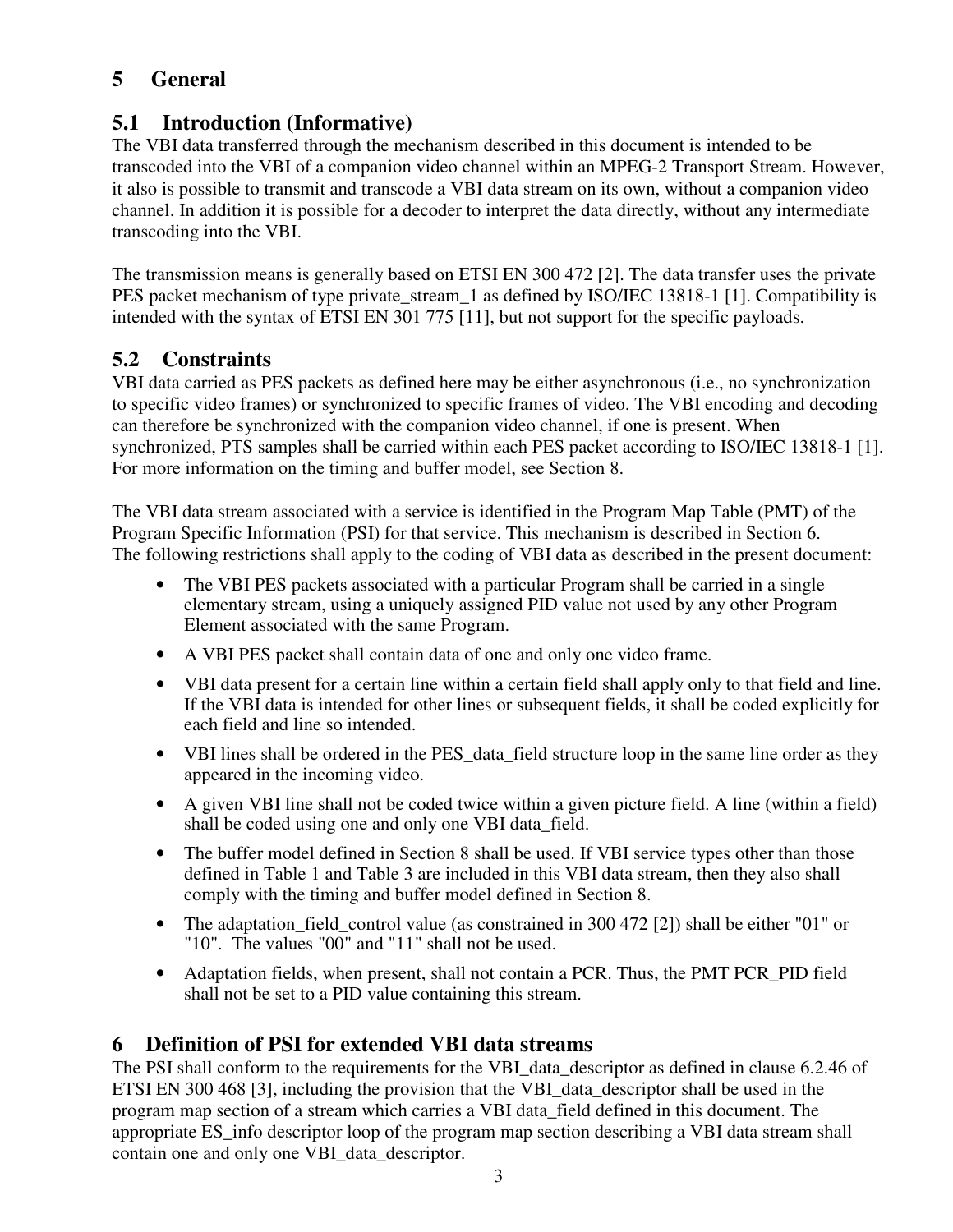As defined in Table 12 in ETSI EN 300 468, the descriptor\_tag shall be 0x45.

## **6.1 VBI\_data\_descriptor extensions**

The syntax and semantics for the VBI data descriptor shall be as defined in Table 96 of ETSI EN 300 468 [3]. Although Table 97 of ETSI EN 300 468 defines data\_service\_id values for several VBI service types, these service types shall not be included in a descriptor signaling this VBI PES payload. Instead, the list of new values is defined in Table 1.

#### **6.1.1 Data Service Identifier extensions**

For VBI service types defined in this document, the following table of values shall be used:

| data_service_id | <b>Description (VBI service type)</b>               |
|-----------------|-----------------------------------------------------|
| 0xFF            | reserved for future use                             |
| 0xFE            | AMOL 48/96                                          |
| 0xFD            | Protected 1 (note 1)                                |
| 0xFC            | North American Basic Teletext Specification (NABTS) |
| 0xFB            | TVG2X                                               |
| 0xFA            | Protected 2 (note 1)                                |
| 0xF9            | Copy Protection                                     |
| 0xF8            | Protected 3 (note 1)                                |
| 0xF7            | Vertical Interval Time Code (VITC)                  |
| 0x80.0xF6       | reserved for future use                             |
| $0x00 - 0x7F$   | reserved by DVB                                     |

*Table 1 : data\_service\_id values for VBI\_data\_descriptor*

Note 1: Code points 0xFD, 0xFA, 0xF8 are in use by legacy equipment and are not defined by this standard.

#### **7 PES packet format**

The PES packet format shall be as defined in ETSI EN 300 472 [2], sections 4 through 4.3, and as more fully defined here.

#### **7.1 Definition of PES data field**

The data unit id shall be as defined in Table 3.

#### **7.1.1 Syntax for the extended PES data field**

The full syntax for the PES packet is shown in Table 2 below. The shaded areas are the syntax defined in ETSI EN 300 472 [2].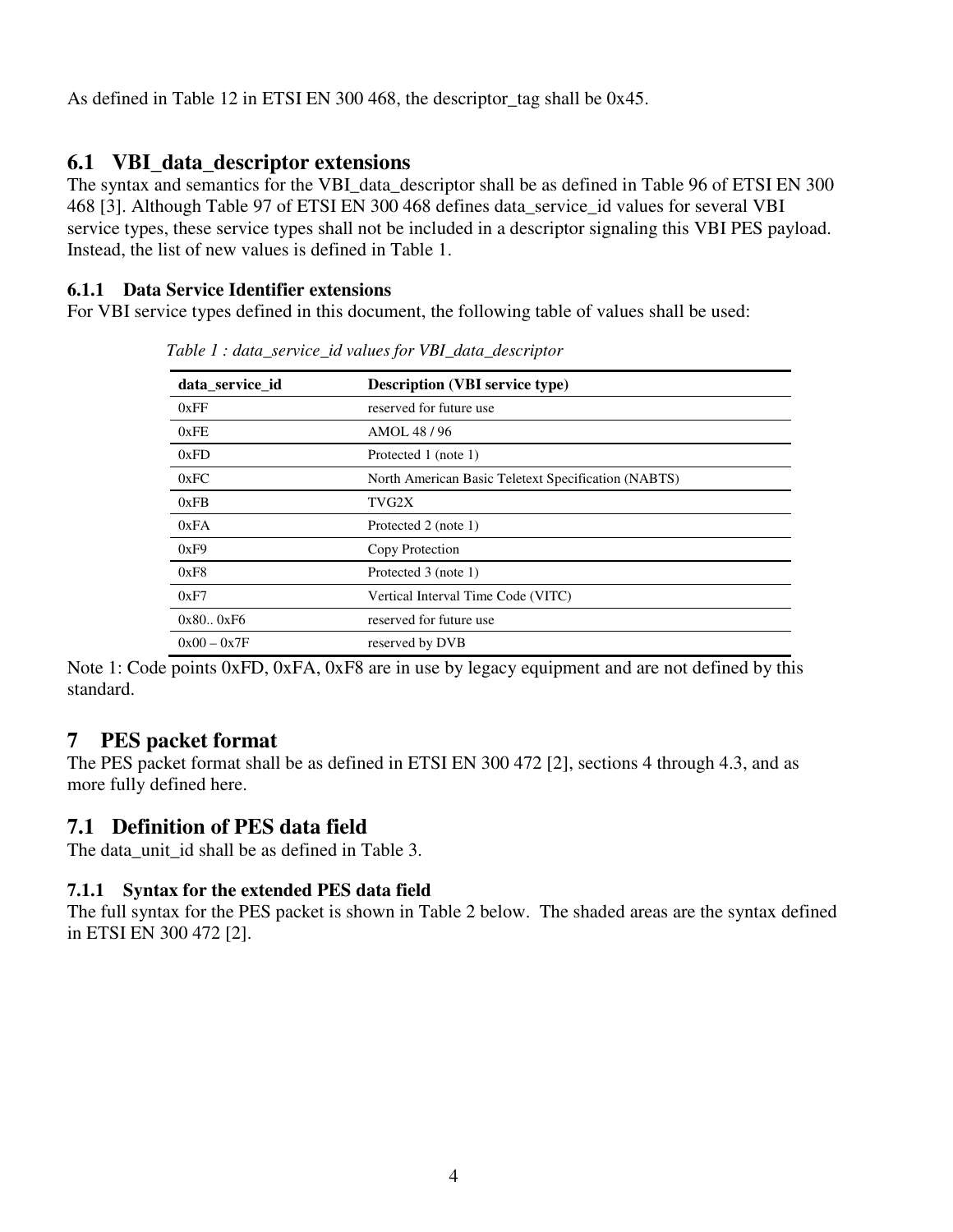| <b>Syntax</b>                         | No. of<br>bits | Mnem.  | <b>Description</b> |
|---------------------------------------|----------------|--------|--------------------|
| PES_data_field () {                   |                |        |                    |
| data_identifier                       | 8              | uimsbf | See EN 300 472     |
| for $(I = 0; i < N; i++)$ {           |                |        |                    |
| data_unit_id                          | 8              | uimsbf | See EN 300 472     |
| data_unit_length                      | 8              | uimsbf | 0x000xFF           |
| $\}$ if (data_unit_id == 0xD0) {      |                |        |                    |
| amol48_data_field();                  |                |        |                    |
| } else if (data_unit_id == $0xD1$ ) { |                |        |                    |
| amol96_data_field();                  |                |        |                    |
| } else if (data_unit_id == $0xD5$ ) { |                |        |                    |
| nabts_data_field ();                  |                |        |                    |
| } else if (data_unit_id == $0xD6$ ) { |                |        |                    |
| $tvg2x_data_field()$ ;                |                |        |                    |
| l else if (data_unit_id == $0xD7$ ) { |                |        |                    |
| $cp\_data\_field$ ;                   |                |        |                    |
| } else if (data_unit_id == $0xD9$ ) { |                |        |                    |
| vite_data_field $()$ ;                |                |        |                    |
| } else if (data_unit_id == $0xFF$ ) { |                |        | See EN 300 472     |
| /* No data field */                   |                |        |                    |
|                                       |                |        |                    |
| for $(i = 0; i < N; i++)$ {           |                |        |                    |
| stuffing_byte                         | 8              | bslbf  | '11111111'         |
|                                       |                |        |                    |
|                                       |                |        |                    |
|                                       |                |        |                    |

*Table 2: Syntax for the extended PES\_data\_field*

#### **7.1.2 Data Identifier**

The value of data\_identifier shall be 0x99 (as also defined in Table 2 of ETSI EN 301 775 [11]).

#### **7.1.3 Data Unit Identifier extensions**

The following table defines the data\_unit\_id values for this specification:

| data_unit_id     | Value                   |
|------------------|-------------------------|
| $0x00$ to $0xC6$ | reserved by DVB         |
| $0xC7$ to $0xCF$ | user defined            |
| 0xD0             | AMOL <sub>48</sub>      |
| 0xD1             | AMOL96                  |
| 0xD2             | reserved for future use |
| 0xD3             | Protected 1 (note1)     |
| 0xD4             | Protected 2 (note1)     |
| 0xD5             | <b>NABTS</b>            |
| 0xD6             | TVG2X                   |
| 0xD7             | Copy Protection         |
| 0xD8             | Protected 3 (notel)     |
| 0xD9             | VITC                    |
| $0xDA$ to $0xE5$ | reserved for future use |
| $0xE6$ to $0xFE$ | user defined            |
| 0xFF             | stuffing                |

*Table 3 : data\_unit\_id values*

Note 1: Code points 0xD3, 0xD4, 0xD8 are in use by legacy equipment and are not defined by this standard.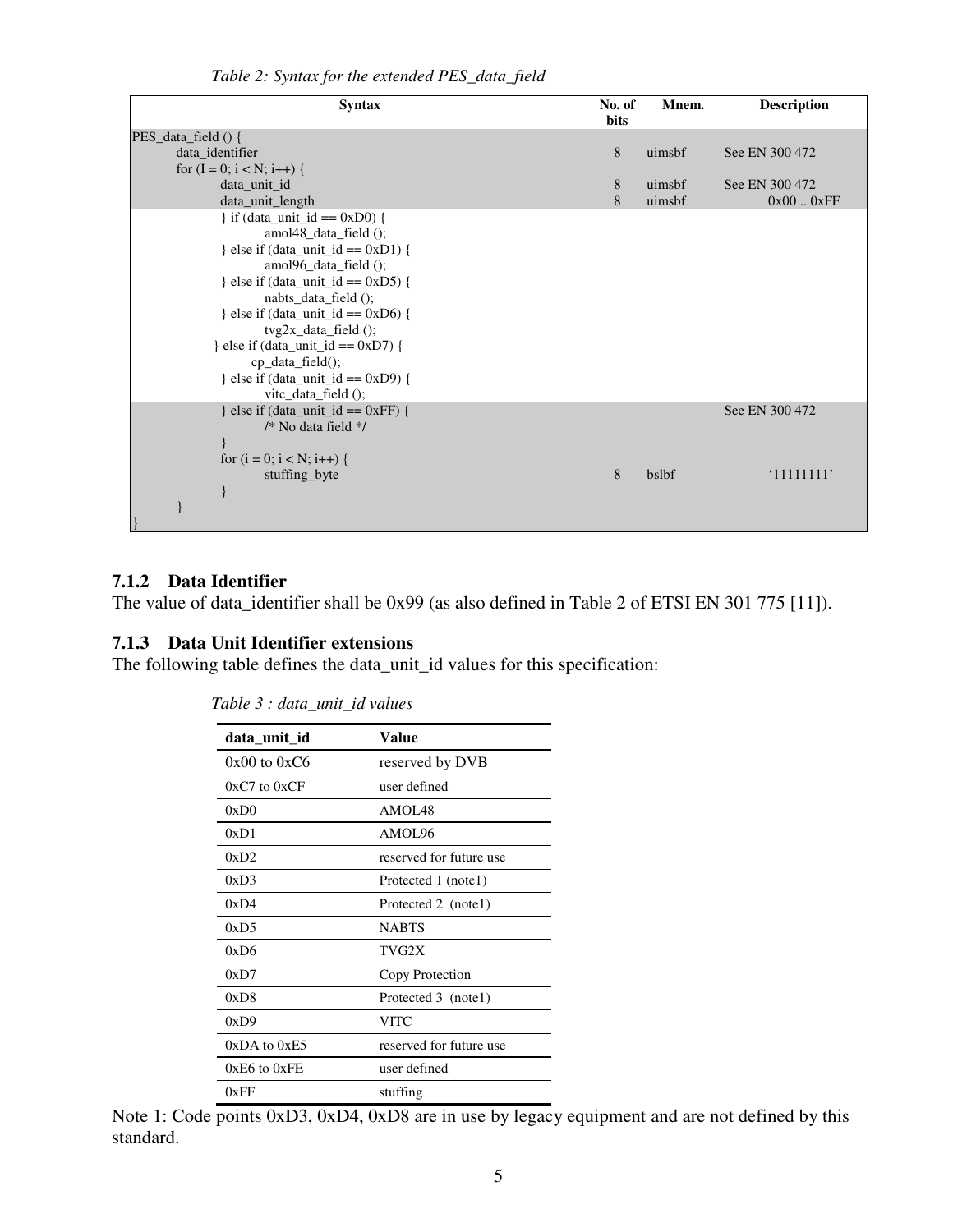#### **7.1.4 Method of Calculating line\_offset and field\_parity from line\_number**

In the VBI data\_field structures defined in the subsequent Sections, the line\_number values shall be per Figure 7 of SMPTE 170M [4]. The method of calculating values for field\_offset and field\_parity shall be:

```
IF (line_number) > 263
```
THEN

{field\_parity = 0; line\_offset = line\_number  $- 263$ }

ELSE

 ${field$ <sub>parity</sub> = 1; line\_offset = line\_number}

### **7.2 AMOL48 PES data field**

| <b>Syntax</b> |                               | No. of bits | <b>M</b> nem | <b>Description</b>     |
|---------------|-------------------------------|-------------|--------------|------------------------|
|               | amol $48$ data field() {      |             |              |                        |
|               | reserved future use           | 2           | bslbf        | $^{\circ}11'$          |
|               | field_parity                  | 1           | bslbf        | 0', 1'                 |
|               | line_offset                   | 5           | uimsbf       | $10 - 22$<br>inclusive |
|               | amol <sub>48</sub> data block | 41          | bslbf        |                        |
|               | Trailer                       | 7           | bslbf        | 0000000                |
|               |                               |             |              |                        |

*Table 4: Syntax of the amol48\_data\_field*

#### **Semantics for the amol48\_data\_field**

**amol48\_data\_block:** this field corresponds to the 41 bits following the 7-bit start-ofmessage header of the AMOL-48 waveform, as defined in CEA-2020 [7].

Data packets are inserted in the same order as they are intended to arrive at the AMOL decoder or to be transcoded into the VBI. Data bits are inserted in the PES packet in the same order as they would appear in the VBI.

#### **7.3 AMOL96 PES data field**

| <b>Syntax</b>             | No. of bits | <b>M</b> nem | <b>Description</b>     |
|---------------------------|-------------|--------------|------------------------|
| amol96 data field $() \{$ |             |              |                        |
| reserved future use       | 2           | <b>bslbf</b> | $^{\circ}11'$          |
| field_parity              |             | <b>bslbf</b> | 0', 1'                 |
| line offset               | 5           | uimsbf       | $10 - 22$<br>inclusive |
| amol96 data block         | 88          | <b>bslbf</b> |                        |
|                           |             |              |                        |

*Table 5: Syntax of the amol96\_data\_field*

#### **Semantics for the amol96\_data\_field**

**amol96\_data\_block:** this field corresponds to the 88 bits following the 8-bit start-ofmessage header of the AMOL-96 waveform, as defined in CEA-2020 [7].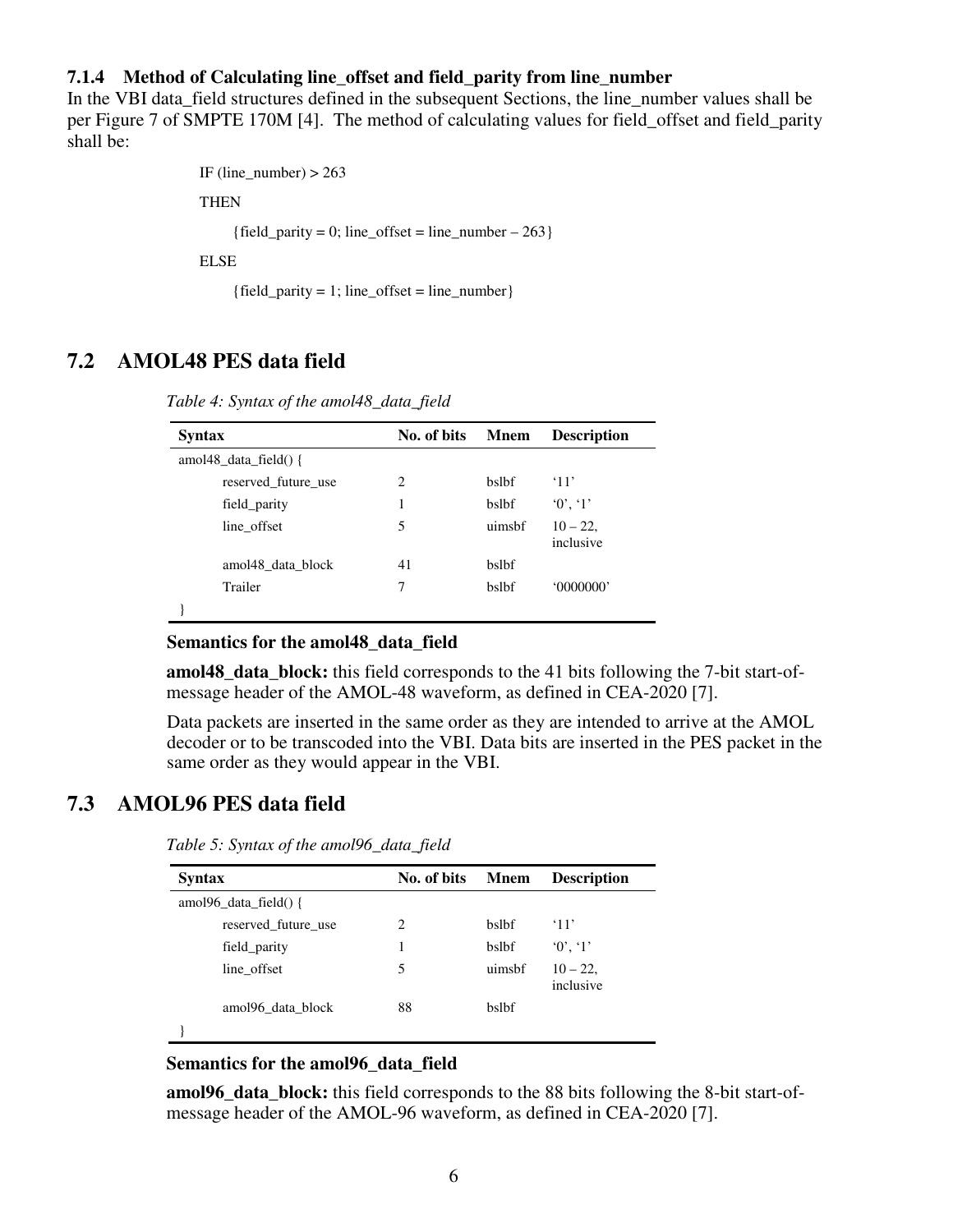Data packets are inserted in the same order as they are intended to arrive at the AMOL decoder or to be transcoded into the VBI. Data bits are inserted in the PES packet in the same order as they would appear in the VBI.

### **7.4 NABTS PES data field**

| <b>Syntax</b>       | No. of<br><b>bits</b> | <b>Mnem</b><br>٠ | <b>Description</b>       |
|---------------------|-----------------------|------------------|--------------------------|
| nabts_data_field) { |                       |                  |                          |
| reserved future use | 2                     | bslbf            | $^{\circ}11'$            |
| field parity        |                       | bslbf            | 0', 1'                   |
| line offset         | 5                     | uimsbf           | $10 - 22$ ,<br>inclusive |
| framing_code        | 8                     | bslbf            | '11100111'               |
| nabts data block    | 264                   | bslbf            |                          |
|                     |                       |                  |                          |

*Table 6: Syntax of the nabts\_data\_field*

#### **Semantics for the nabts\_data\_field**

**nabts\_data\_block:** this 264-bit field corresponds to the 33 bytes following the clock-runin and framing-code sequence of an NABTS data packet, as defined in CEA-516 [6]. See also ITU-R BT.653-x System C [15]. The nabts data block shall only be encoded with the Data Packet structure of CEA-516 [6]. Data bits shall be inserted in the same order as they appear in the VBI.

#### **7.5 TVG2X PES data field**

| <b>Syntax</b> |                        | No. of bits                 | <b>Mnem</b>  | <b>Description</b>       |
|---------------|------------------------|-----------------------------|--------------|--------------------------|
|               | $TVG2X$ data field() { |                             |              |                          |
|               | reserved future use    | $\mathcal{D}_{\mathcal{L}}$ | <b>bslbf</b> | $^{\circ}11'$            |
|               | field parity           | 1                           | <b>bslbf</b> | 0', 1'                   |
|               | line_offset            | 5                           | uimsbf       | $10 - 22$ ,<br>inclusive |
|               | TVG2X data block       | 32                          | <b>bslbf</b> |                          |
|               |                        |                             |              |                          |
|               |                        |                             |              |                          |

*Table 7: Syntax of the TVG2X\_data\_field*

#### **Semantics for the TVG2X\_data\_field**

**TVG2X\_data\_block:** this field corresponds to the 32 active data bits following the clock run-in and framing code of the TVG2X waveform, as defined in CEA 2020 [7]. Data bits are inserted in the PES packet in the same order as they appear in the VBI.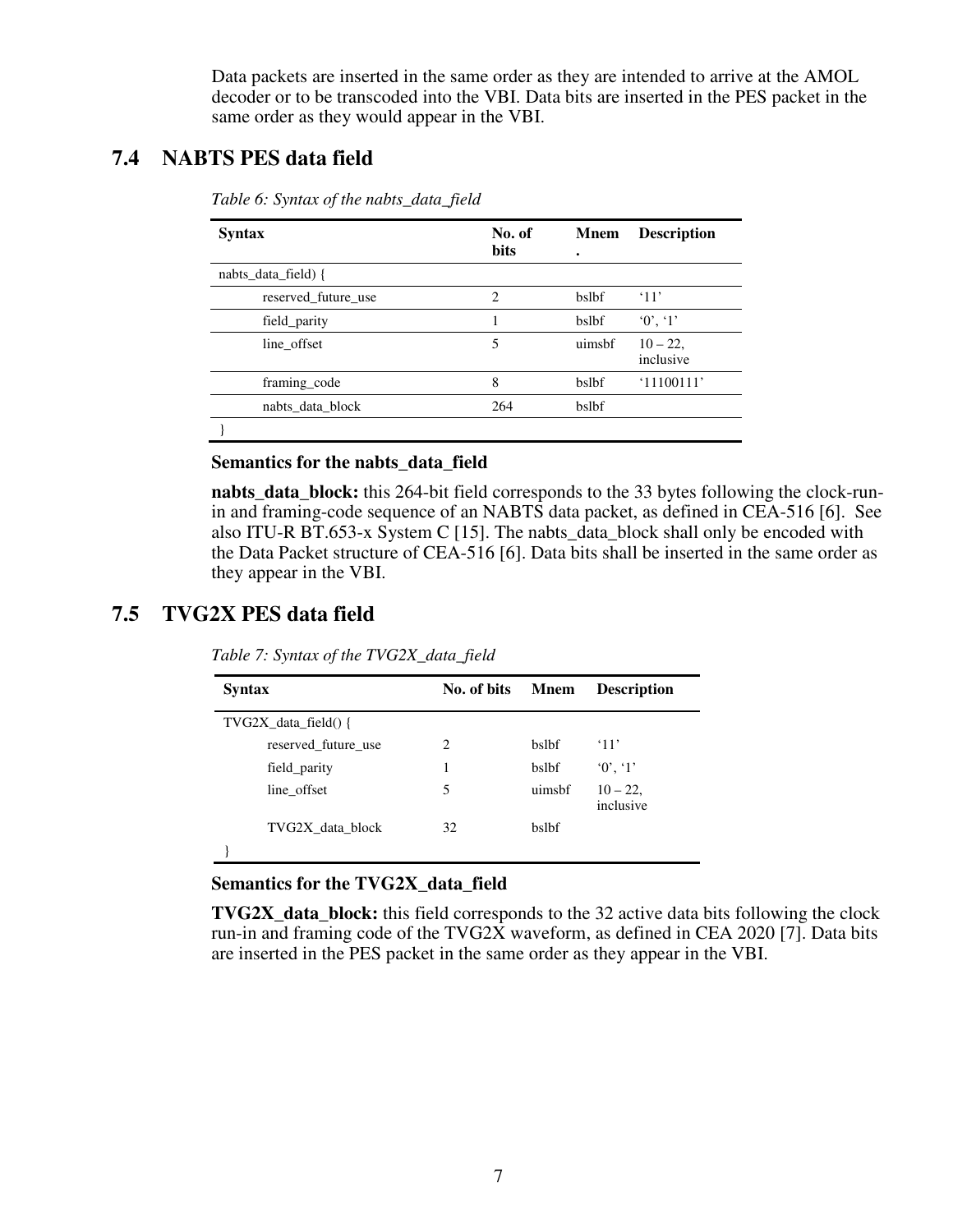### **7.6 VITC PES data field**

| <b>Syntax</b>           | No. of bits                   | <b>M</b> nem | <b>Description</b>                                                               |
|-------------------------|-------------------------------|--------------|----------------------------------------------------------------------------------|
| vite data field $() \{$ |                               |              |                                                                                  |
| reserved future use     | $\mathfrak{D}_{\mathfrak{p}}$ | <b>bslbf</b> | $^{\circ}11'$                                                                    |
| field_parity            | 1                             | bslbf        | 0', 1'                                                                           |
| line_offset             | 5                             | uimsbf       | $14 - 22$ ,<br>inclusive                                                         |
| vite data block         | 64                            | bslbf        | (CRC word and<br>sync bits are not<br>transmitted.<br>MSB first for<br>the data) |
|                         |                               |              |                                                                                  |

*Table 8: Syntax of the vitc\_data\_field*

#### **Semantics for the vitc\_data\_field**

**vitc\_data\_block:** this field corresponds to the 64 active data bits (excluding the sync bits), as defined in SMPTE 12M [5]. See also SMPTE RP164 [12] and EBU Tech 3097 [13]. Bit number 9 of the timecode shall be mapped into the MSB of the vitc\_data\_block. The CRC and the VITC sync bits shall not be transmitted.

#### **7.7 Copy Protection**

*Table 9: Syntax of the cp\_data\_field*

| <b>Syntax</b>         | No. of bits | Mnem         | <b>Description</b> |  |  |
|-----------------------|-------------|--------------|--------------------|--|--|
| $cp\_data\_field()$ { |             |              |                    |  |  |
| reserved future use   | 2           | <b>bslbf</b> | $^{\circ}11'$      |  |  |
| field_parity          | 1           | bslbf        | $0'$ , $1'$        |  |  |
| line offset           | 5           | uimsbf       | 20                 |  |  |
| cp_data_block         | 2           | bslbf        |                    |  |  |
| reserved              | 6           | <b>bslbf</b> | 111111'            |  |  |
|                       |             |              |                    |  |  |

**Semantics for the cp\_data\_field**

**cp\_data\_block:** this field corresponds to bits 7 and 8 as defined in IEC 61880 [8], section B.2. Bit 7 shall be mapped to the MSB of cp\_data\_block

#### **8 Timing and Buffer Models**

For asynchronous VBI streams, decoders should provide a best effort reconstruction, but decoders need not reconstruct accurately or completely. No buffer model exists for asynchronous operation.

Synchronized VBI streams are accomplished by the inclusion of DTS and PTS timestamps in the MPEG-2 PES packet header. See Section 5.2. PES packets with PTS, when used, shall be conveyed in the bitstream in presentation order (i.e., not video encoded frame order) and, therefore, shall be monotonically increasing except for PCR discontinuities. The buffer model for synchronized VBI streams shall be as defined below.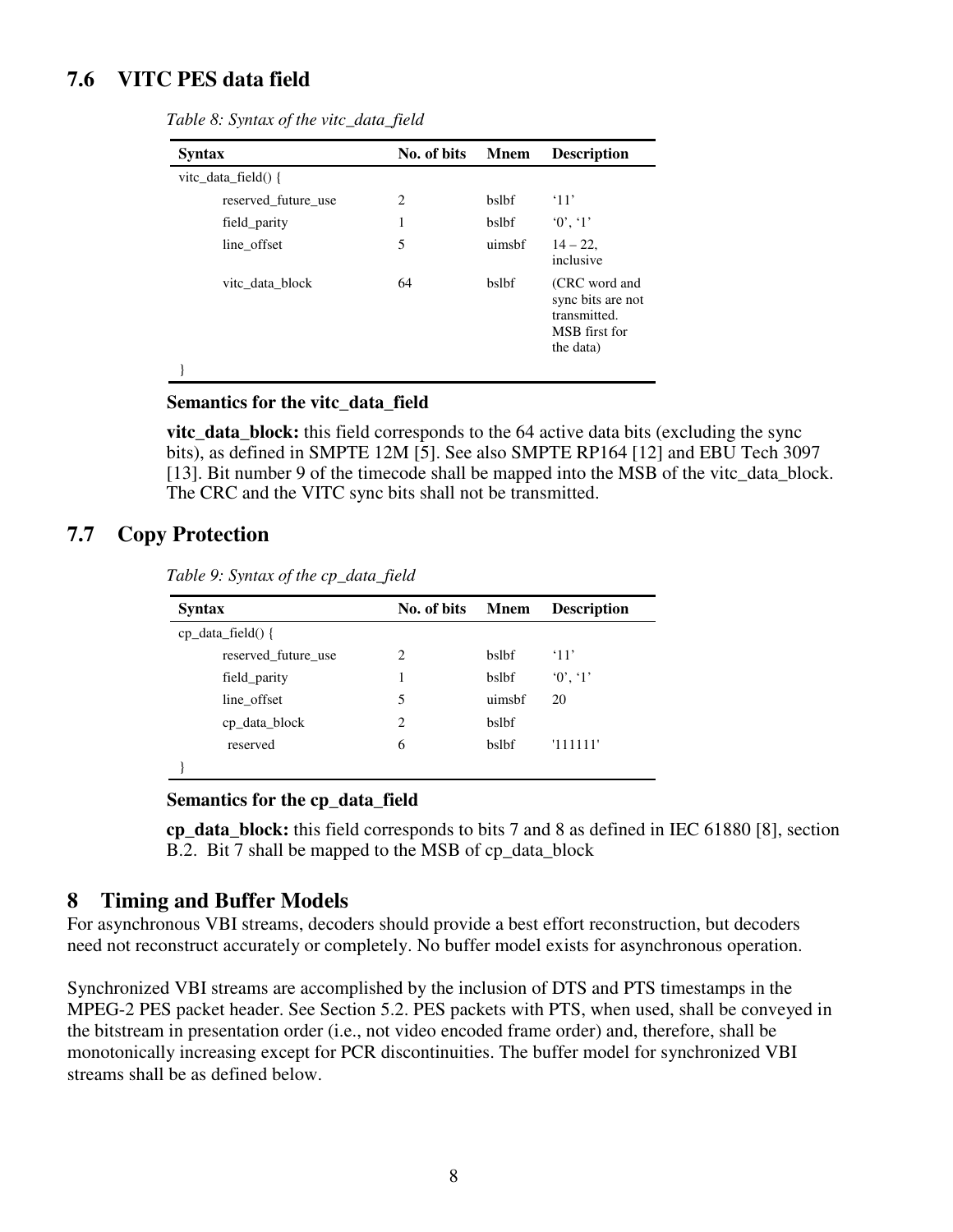When video is converted during distribution to formats other than NTSC, this VBI encoding shall not be modified and shall retain NTSC line numbers with appropriate PTS timestamps for 29.97fps. Video conversion of the video to other than 29.97 fps (e.g. 24fps) can result in subsequent synchronization errors downstream.

As provided in ETSI EN 300 472 [2], the PES packet shall be constrained as follows:

- PES packet length set to the value (N x  $184$ ) 6, where N is an integer, so that the PES packet finishes at the end of a Transport Stream packet.
- data\_alignment\_indicator set to '1' indicating that access units are aligned with the PES packets.
- PES\_header\_data\_length set to 0x24.
- The PES packet header is followed by as many stuffing bytes as are required to make up the header data length, so that the entire PES packet header is 45 bytes long.

## **8.1 Buffer Model**

This is the Transport System Target Decoder (T-STD) model for carrying this encoded analog VBI data intended for NTSC systems. This buffer model does not apply to:

- Other uses for example, the carriage of non-analog-VBI data such as CEA-708 digital closed captioning or new applications.
- Video formats other than NTSC for example, 24fps 3:2 pull-down

Note: This buffer model is not the same as the teletext decoder model in clause 5 of ETSI EN 300 472 [2].

The buffer model block diagram is shown in Figure 1 below. Refer to Figure 2 and ISO/IEC 13818- 1:2000 [1], clause 2.4.2 for context within the complete Transport Stream. Figure 2 shows the concept of an ith byte from the Transport Stream being selected for processing as shown in Figure 1.

All the bytes of the Transport Stream packets whose payload contains the PES packets of this specification shall be modeled as transferred into  $TB<sub>m</sub>$  on receipt. All properties of  $TB<sub>m</sub>$  shall be identical to  $TB_n$  defined in [1]. As provided in [1], the size of  $TB_m$  is therefore 512 bytes.

The maximum number of lines, MaxLines, supported for any given access unit (frame of video containing two fields) shall enable simultaneous encoding of data on both fields of all VBI lines (10- 22), and therefore shall be 26. This is the upper bound of l.

The maximum per line payload size,  $LS_l$ , shall be constrained to the NABTS [10] payload, of 35 bytes. Therefore,  $LS_1$  shall be 37 bytes, including the data unit id, data unit length fields.

The total PES packet payload size per frame shall be (MaxLines  $*$  LS<sub>1</sub>) + 1<sup>1</sup> = 963 bytes. Therefore, the maximum PES packet size is  $963 + 45 = 1008$  bytes. This requires a maximum of 6 integral Transport Stream packets, or a maximum of 1128 bytes total, including any necessary stuffing. Since this is for NTSC only, the FrameRate is  $30*1000/1001 = 29.97$  fps. Finally, the maximum average bitrate, MaxRate, for a Program Element containing the PES packets of [1] shall not, therefore, exceed  $8 * 1128 * 29.97 = 270,450$  bps.

<sup>&</sup>lt;sup>1</sup> Including data\_identifier field.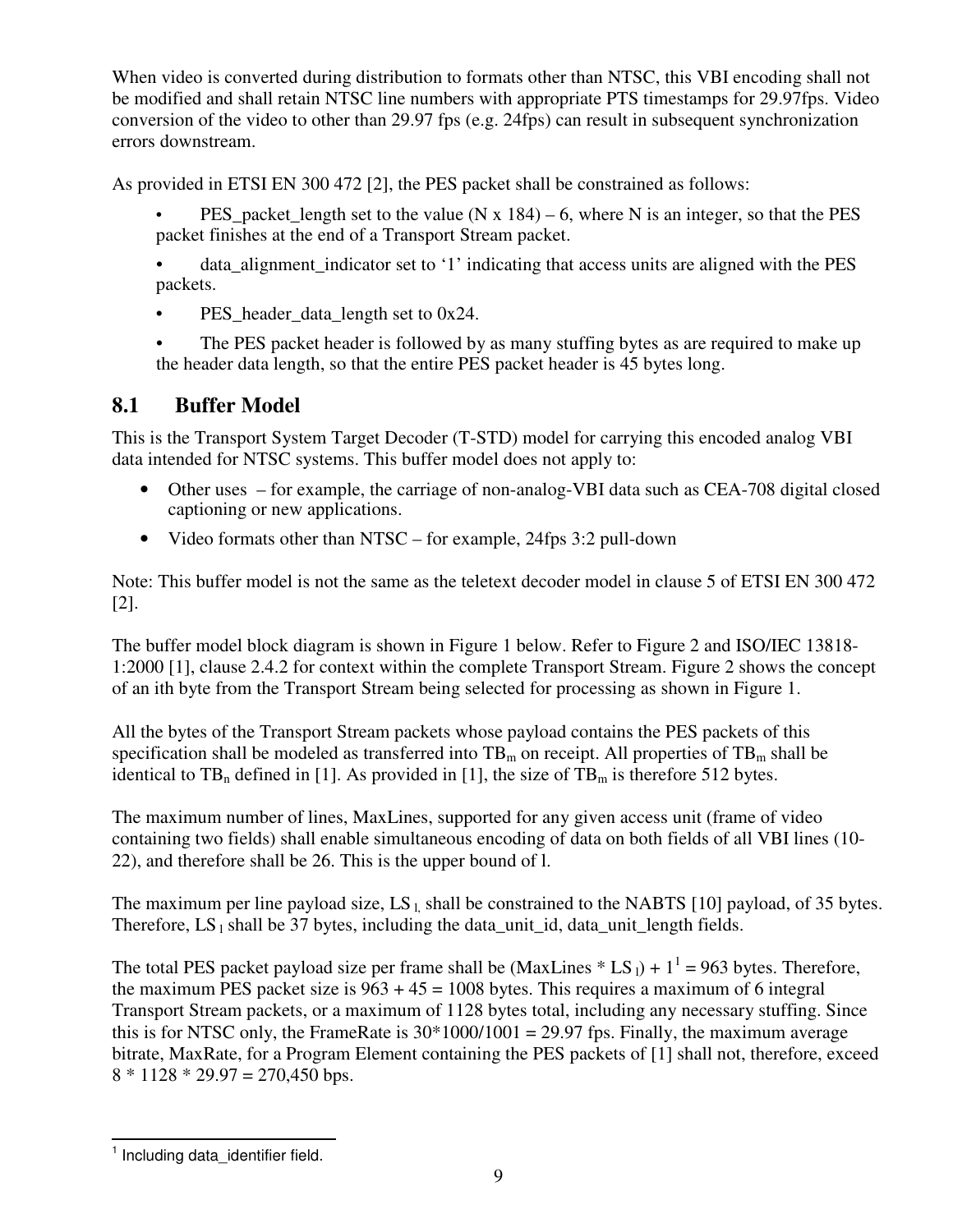$RX_m$  is the rate at which data are removed from TB<sub>m</sub> and shall be as follows. If TB<sub>m</sub> is empty, then  $RX_m$  shall be zero, else  $RX_m = 1.20$  x MaxRate = 324,539 bps.

 $B<sub>m</sub>$  is the access unit assembly buffer and its properties shall be identical to  $B<sub>n</sub>$  defined in [7], except for its size,  $BS_m$ .  $BS_m$  shall be twice the size of the maximum packetized size computed above, 2  $*$  $1128 = 2256$  bytes.

In summary:

- t(i) is the ith byte of the Transport Stream input (if the PID matches) to  $TB<sub>m</sub>$
- TB<sub>m</sub> is the transport buffer for the download stream
- TBS<sub>m</sub> is the size of TB<sub>m</sub> and is set to 512 bytes
- RX<sub>m</sub> is the rate data are moved from TB<sub>m</sub> to B<sub>m</sub> and is 324,539 bps
- $\bullet$  B<sub>m</sub> is the main buffer for VBI elementary stream m.
- BS<sub>m</sub> is the size of buffer, B<sub>m</sub>, measured in bytes = 2256.
- $A_m(i)$  is the j-th access unit in elementary stream n.  $A_m(i)$  is indexed in decoding order
- $\bullet$  td<sub>m</sub>(j) is the decoding time, measured in seconds, in the system target decoder of the j-th access unit in elementary stream m.
- $P_m(k)$  is the k-th presentation unit in elementary stream m.  $P_m(k)$  results from decoding  $A_m(i)$ .  $P_m(k)$  is indexed in presentation order.
- $tp_m(k)$  is the presentation time, measured in seconds, in the system target decoder of the k-th presentation unit in elementary stream n.
- $L_m(l)$  is the l-th line data of the presentation unit in elementary stream m.  $P_m(k)$  results from decoding  $A_m(j)$ .  $P_m(k)$  is indexed in presentation order.
- $\bullet$  tl<sub>m</sub>(l) is the presentation time, measured in seconds, in the system target decoder of the l-th line of the k-th presentation unit in elementary stream m.
- L<sub>1</sub> is the l-th line buffer.
- LS<sub>1</sub> is the size of the l-th line buffer L, or 37 bytes.

All buffers shall not overflow, but all may underflow.



*Figure 1: T-STD model*